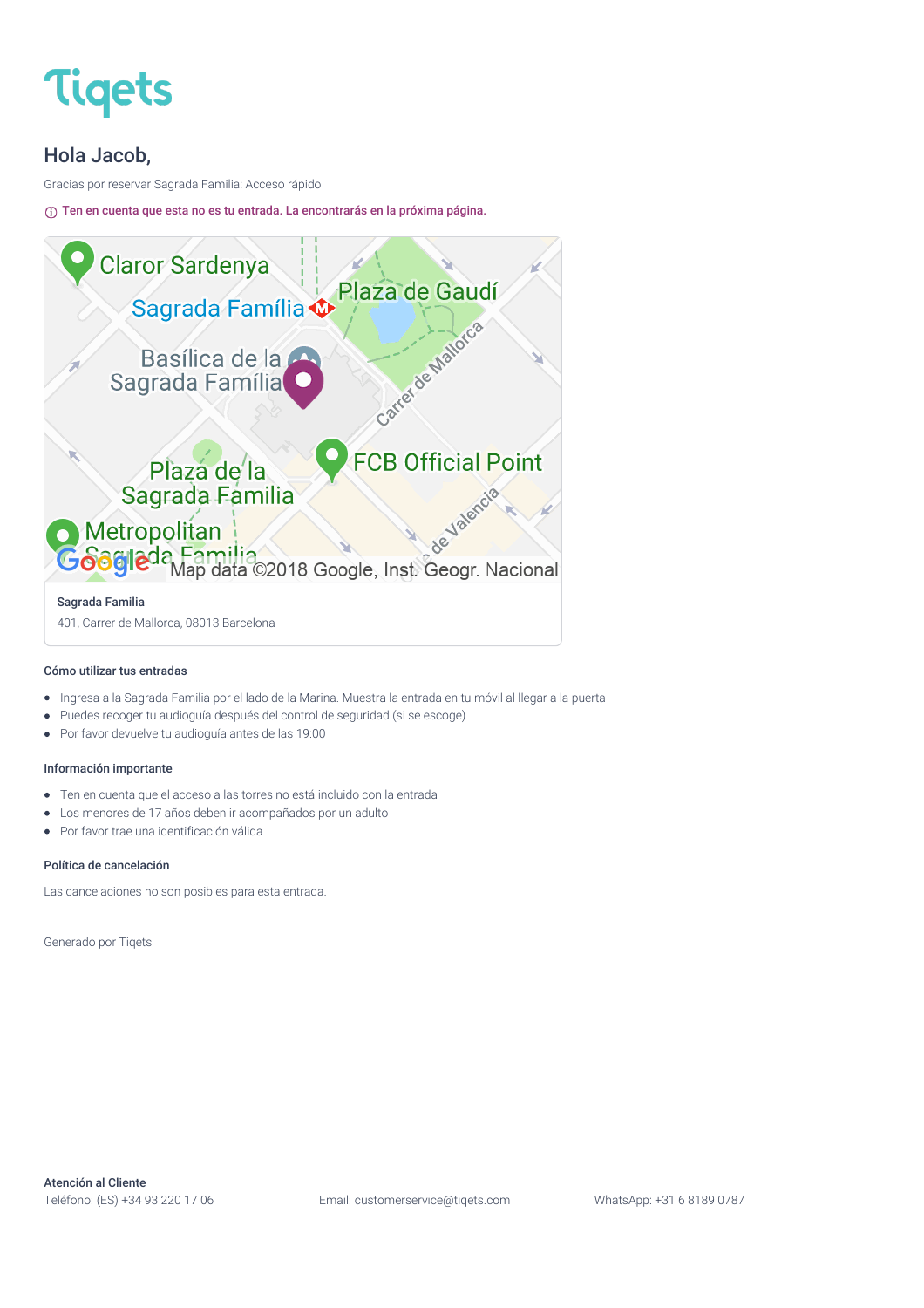The entrance fee is a donation towards the construction of the Sagrada Familia. Your contribution makes you part of this great work.



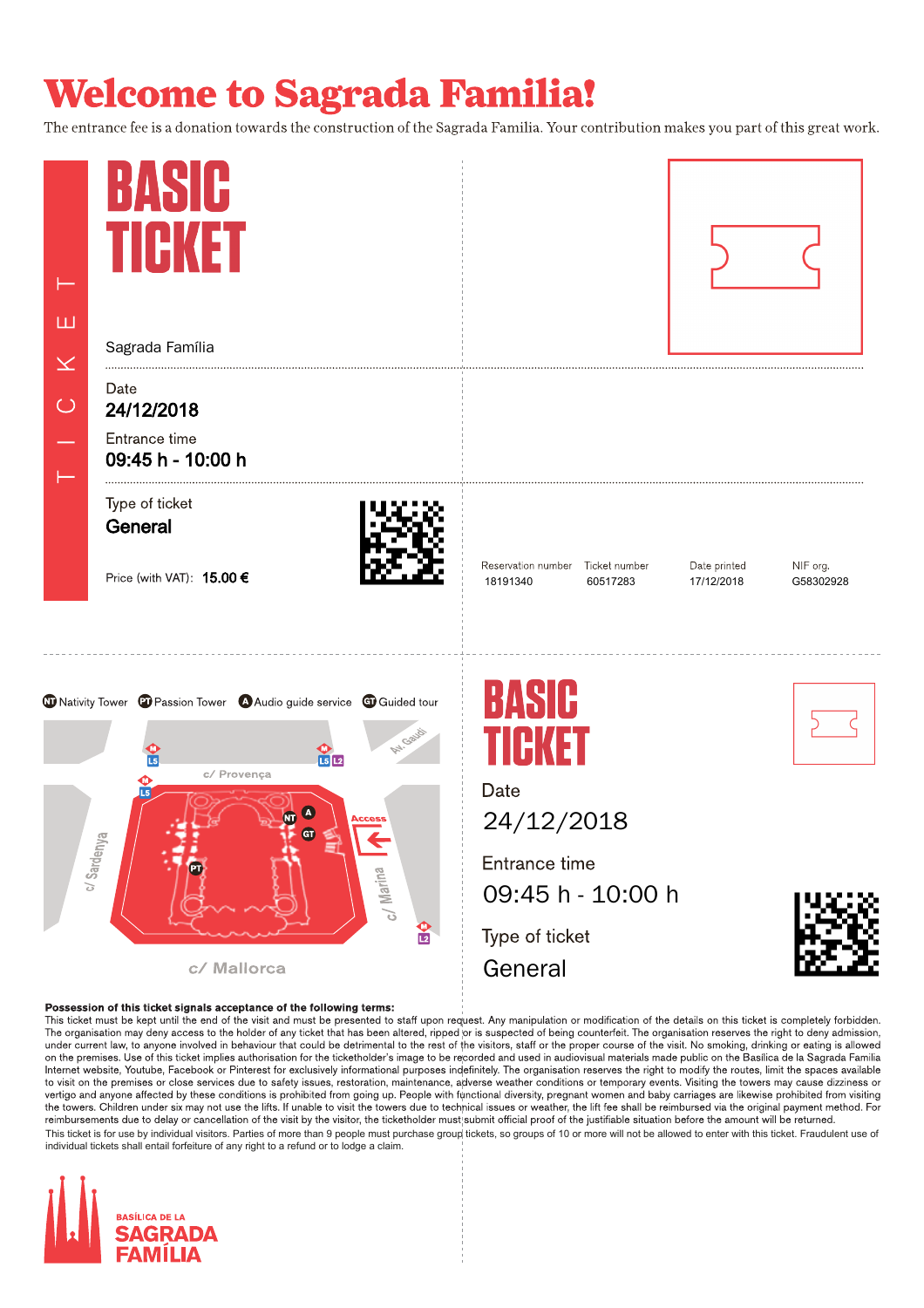The entrance fee is a donation towards the construction of the Sagrada Familia. Your contribution makes you part of this great work.



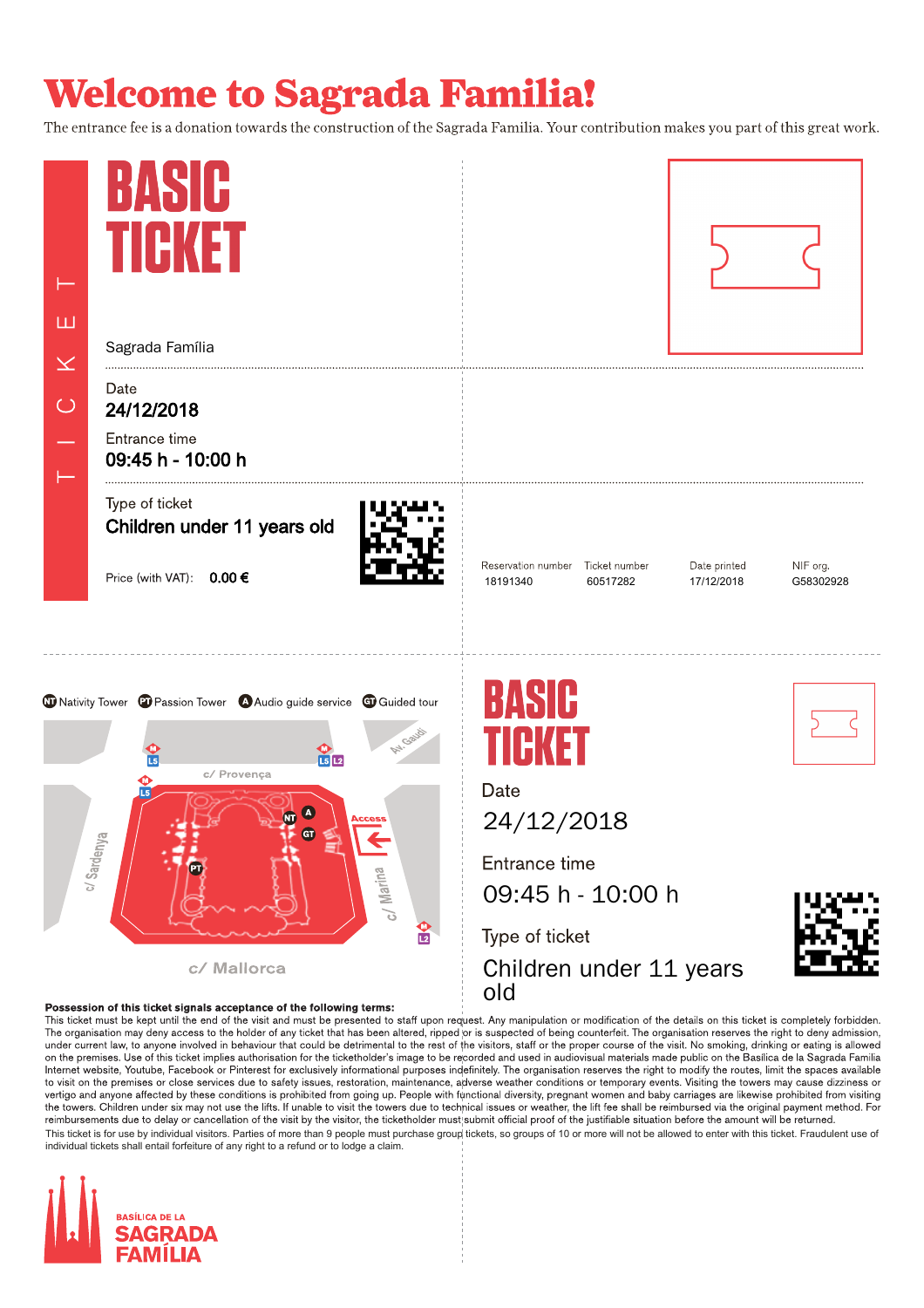The entrance fee is a donation towards the construction of the Sagrada Familia. Your contribution makes you part of this great work.



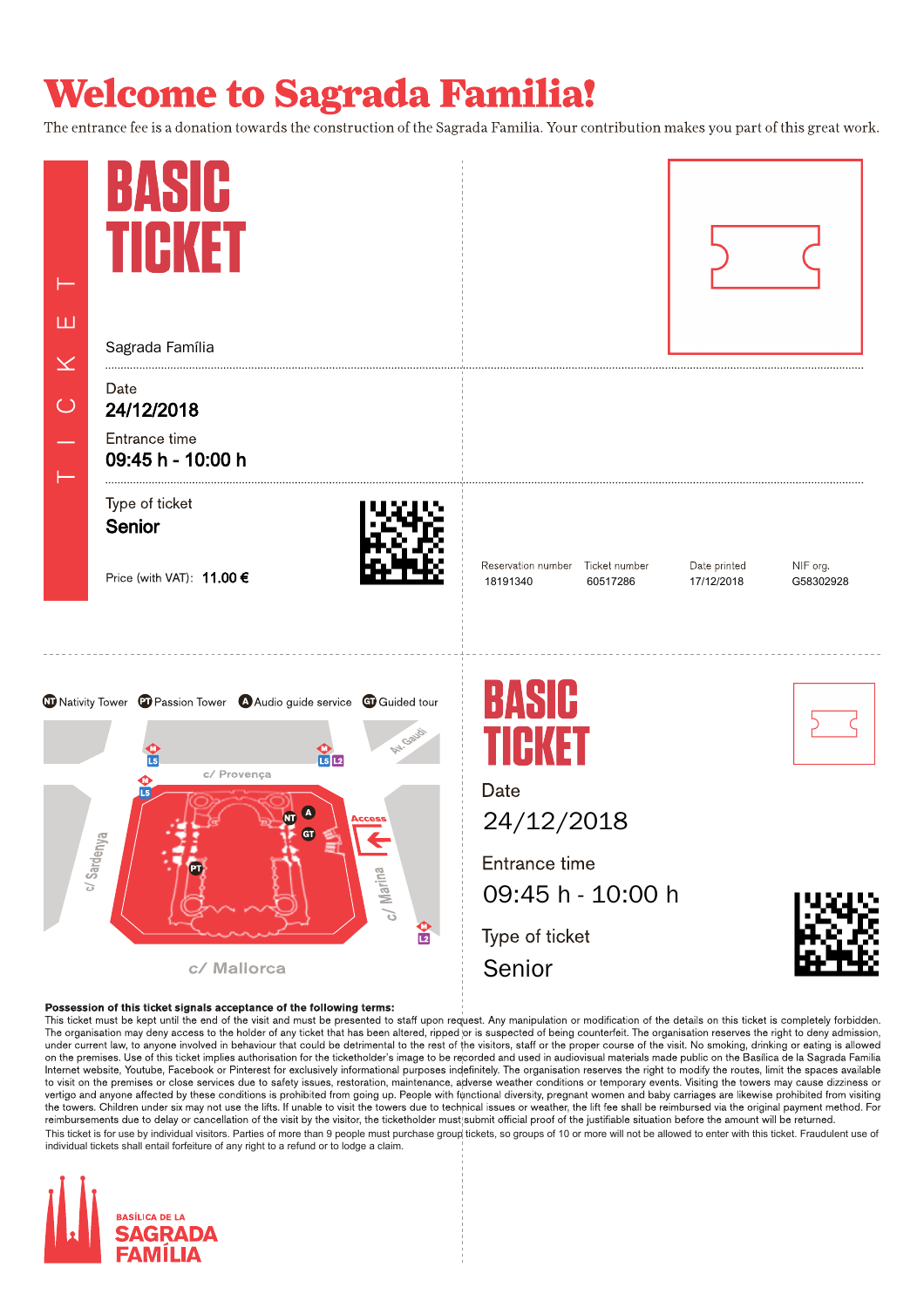The entrance fee is a donation towards the construction of the Sagrada Familia. Your contribution makes you part of this great work.